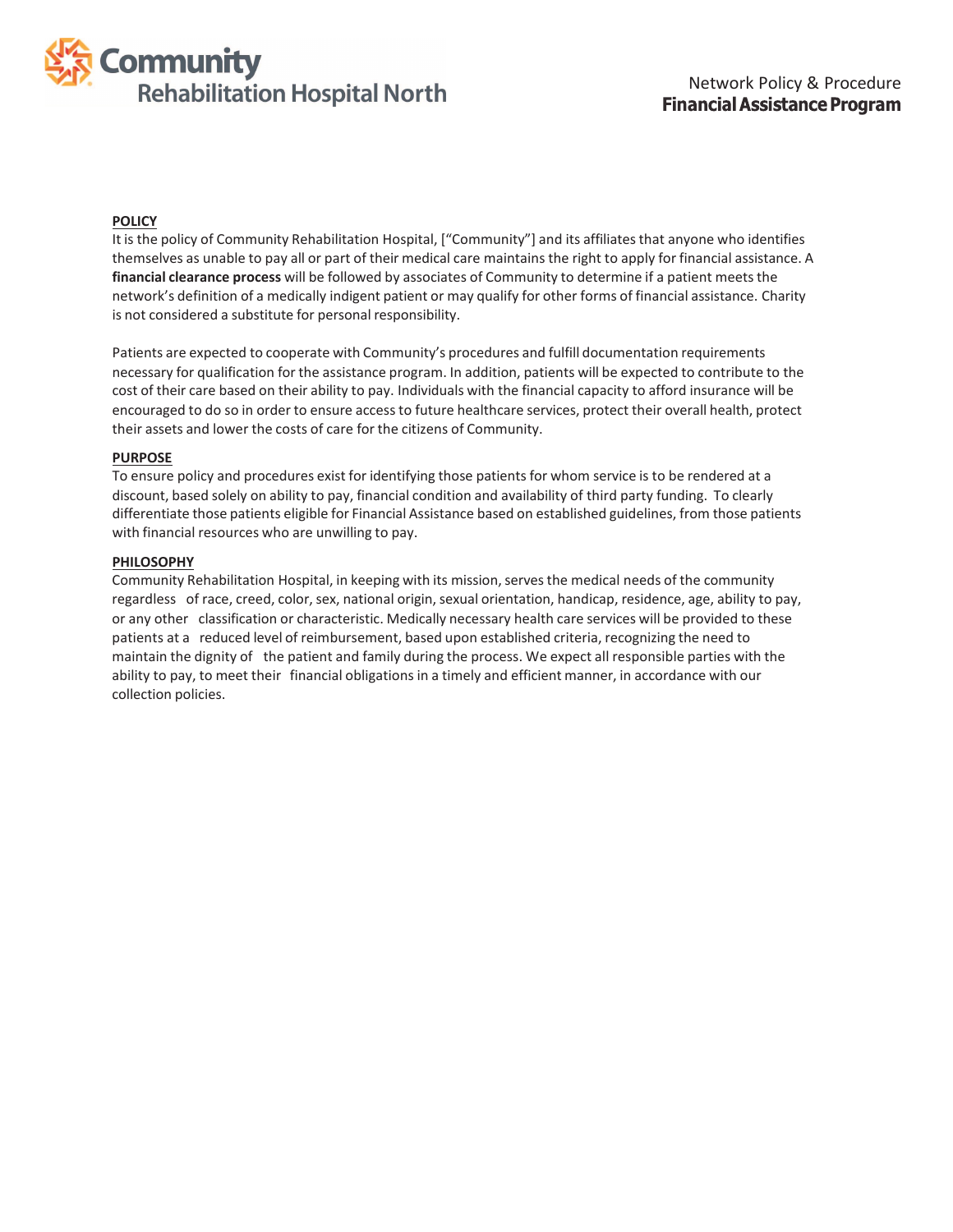

#### **DEFINITIONS**

**Amount Generally Billed (AGB):** The amount generally billed to insured patientsfor emergent or medically necessary care as calculated by reviewing the prior 12 month closed claim reimbursement rate for Medicare and Commercial Insurance. AGB is updated annually.

**Applicant:** Patient or Guarantor requesting screening for the Financial Assistance Program. This may include an individual or a family (multiple wage earners within the same home) that fulfill the definition of "Family" below.

Assets: Personal property and items of value including saving accounts. Retirement funds will not be deemed Assets, however, distributions and payments from pension or retirement plans will be included in income.

**Application Period:** Is the period during which applications will be accepted and processed for Financial Assistance. The Application Period begins the date of the first patient statement and ends 240 days after.

**Extraordinary Assets:** Assets where items over and above the basic needs of housing and transportation required forself-sufficiency. Example of extraordinary asset would be saving accounts with a value in excess of an estimated three (3) months of the applicant's monthly budget expenses. Extraordinary Assets in excess of the current statement balance will be considered the applicants' ability to pay amount.

**Catastrophic Income:** Annualized income minus outstanding medical bills, including dental and vision and the initial statement balances are within 240 days immediately preceding the application date.

**Catastrophic Consideration:** If the amount of outstanding medical expenses exceeds 25% of annualized income (where outstanding medical expensesinclude medical, dental and vision with patient statement dates within 240 days immediately preceding the application date) then Catastrophic Income is compared to FAP guideline to determine eligibility and discount based on FPL. Catastrophic Consideration is only valid for each application and any subsequent charges or statements the applicant must reapply.

**Charity Care:** Medically necessary services that are delivered, but are never expected to be fully reimbursed. These services represent the facility's policy to provide free or discounted care to qualifying members.

**Effective Date:** Is the date the Financial Assistance Application was signed and dated**.**

**Emergency Care:** Immediate care that is necessary to prevent putting the patient's health in serious jeopardy, serious impairment to bodily functions, and/or serious dysfunction of any organs or body parts.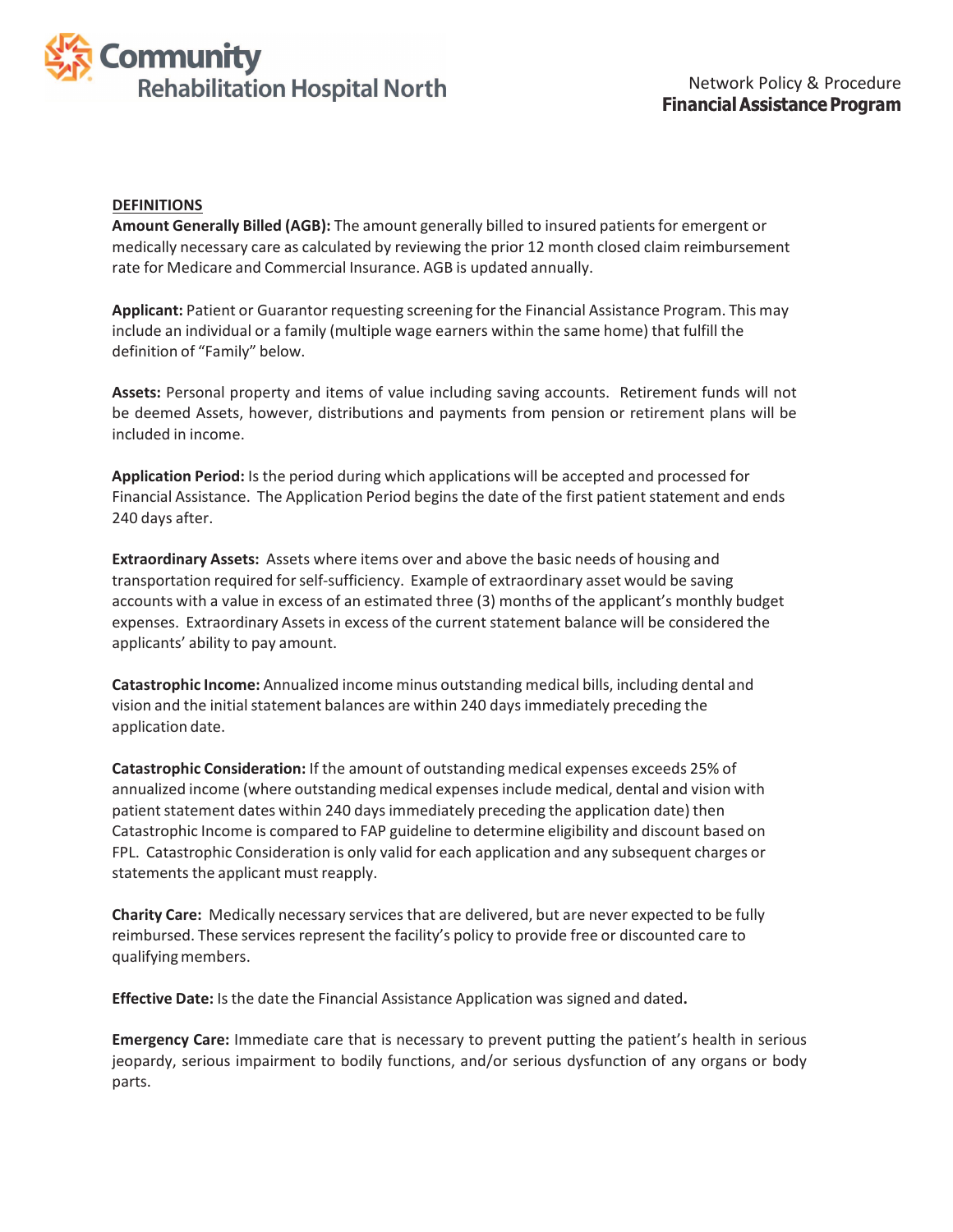

**Family:** Using the Census Bureau definition, a group of two or more people who reside together and who are related by birth, marriage, or adoption. According to the Internal Revenue Service, if the patient claims someone else as a dependent on their income tax return, they may be considered as a dependent for the purposes of the provision of financial assistance.

**Family Income:** Family Income is determined using the Census Bureau definition, which usesthe following income when computing Federal Poverty Guidelines: earnings, unemployment compensation, workers' compensation, social security, supplemental security income, public assistance, veteran's payments, survivor benefits, pension or retirement income, interest, dividends, rents, royalties, income from estates, trusts, educational assistance, alimony, child support, assistance from outside the household, and other miscellaneoussources; Noncash benefits(such as food stamps and housing subsidies) do not count; Determined on a **before** tax basis; Excludes capital gains and losses; If a person lives with family, includes the income of all family members (non-relatives, such as housemates, do not count).

**Gross Charges:** The full amount charged by Community for items and services before any discounts, contractual allowances or deductions are applied.

**Medically Indigent**: A medically indigent patient is defined as one whose income is sufficient to cover basic living expenses, but cannot pay for medical services. The term may also be applied to persons with adequate incomes who are faced with unexpected, catastrophically high medical bills.

**Medically Necessary:** Hospital services or care rendered, both outpatient and inpatient, to a patient in order to diagnose, alleviate, correct, cure or prevent the onset or worsening of conditionsthat endanger life, cause suffering or pain, cause physical deformity or malfunction, threaten to cause or aggravate a handicap, or result in overall illness of infirmity.

**Presumptive Eligibility:** The process by which Community may use previous eligibility determinations and/or information from sources other than the individual to determine eligibility for financial assistance.

**Qualification Period:** Patients have the opportunity to apply for Financial Assistance within 240 days of the initial statement.

**Uninsured:** The patient has no level of insurance or other third party assistance to assist with meeting payment obligations for healthcare services.

**Underinsured:** The patient has some level of health insurance, but the out-of-pocket expenses still exceed his/her financial capability.

**Urgent Care:** Medically necessary care to treat medical conditionsthat are not immediately life-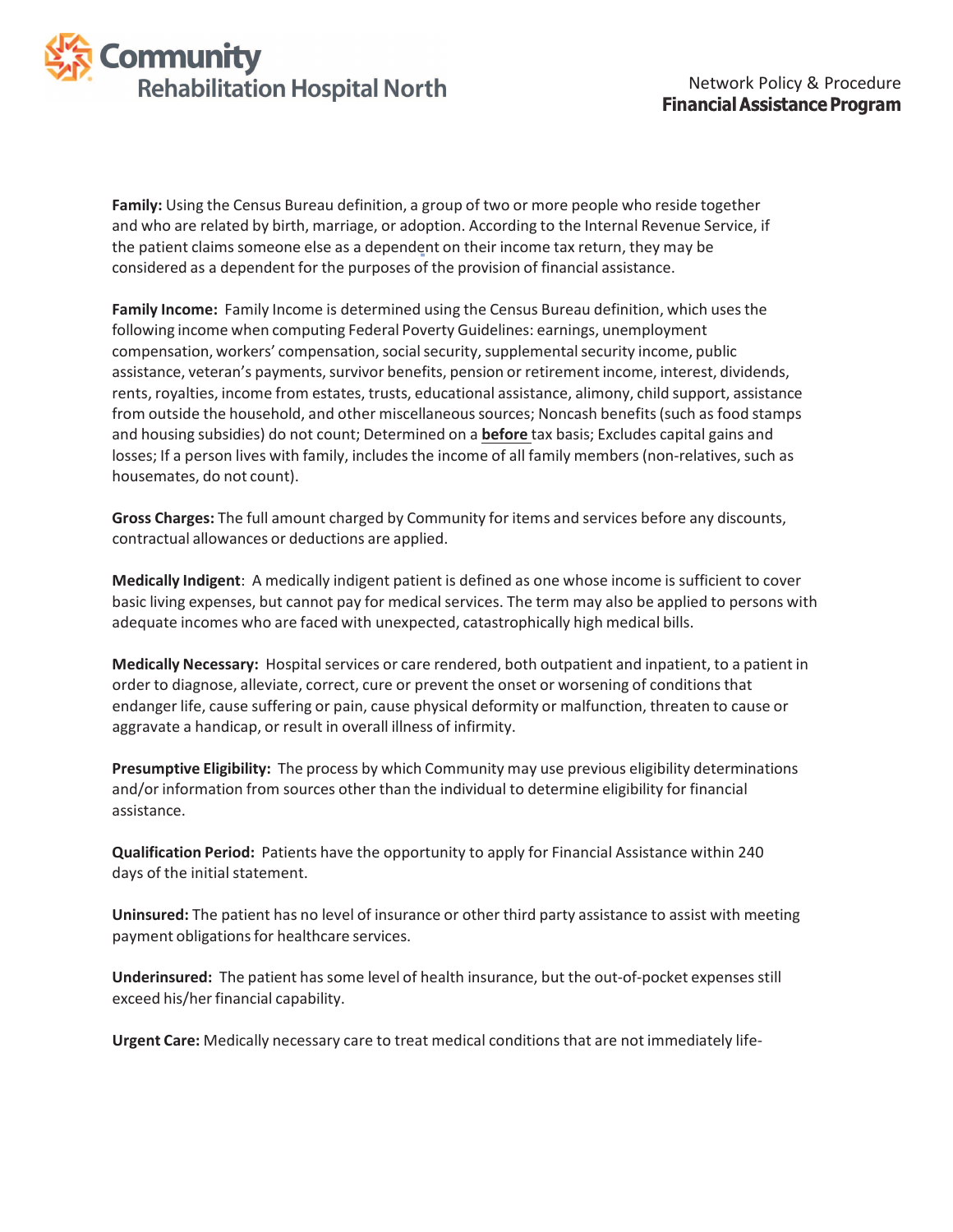

threatening, but could result in the onset of illness or injury, disability, death or serious impairment or dysfunction if not treated within 12-24 hours.

**Cost of Care:** In cases where discounts or the Financial Assistance Policy may apply, adjustments will be made to total gross charges unless otherwise specified.

### **1.0 Policy Terms**

1.1. Provision of Financial Assistance: Annually, Community will establish a percentage of total consolidated operating expenses to be allotted for Financial Assistance as a component of the larger category of Community Benefits. Further, we will monitor our ratio of Community Benefit cost to total consolidated operating expense and benchmark against predetermined components of the applicable market with a goal of providing Community Benefits in total at a ratio better than average within the applicable market served.

1.2. Nondiscrimination**:** We will render servicesto our patients who are in need of Medically Necessary Services regardless of the ability of the Responsible Party to pay forsuch services. The determination of full or partial Financial Assistance will be based on the ability to pay and financial condition and will not be based on race, creed, color, sex, national origin, sexual orientation, handicap, residence, age, or any other classification or characteristic. Further, and following a determination of Financial Assistance Program eligibility, and in accordance with the Affordable Care Act (ACA), the eligible individual will not be charged more for emergency or other medically necessary services than the amounts generally billed to individuals who have insurance covering such services.

1.3. . Available Services**:** All available medically necessary health care services, inpatient and outpatient, will be available to all individuals under this policy. Specifically**,** the following healthcare services fall within the scope of the Financial Assistance Program at Community:

> • Emergency Medical Services provided in an Emergency department setting at any Community Health Network hospital (RC 450,451),

Services delivered in any setting that if delayed would result in an adverse change in the health status of a patient, non-elective services provided in response to lifethreatening circumstancesin a non-emergency room setting, Medically necessary services, as rendered or referred by a physician and evaluated on a case by case basis. Such necessary services delivered in a non-emergency setting may be performed at the discretion of Community and its physicians at a predetermined site of service/level of care in order to be deemed eligible for financial assistance.

• Those applicants approved for financial assistance may be asked to participate in Community's Primary Care Navigation Team program. Should the applicant be asked to become a part of the program, ongoing participation will be a requirement for subsequent financial assistance.

#### 1.4. ProgramExclusions:

1.4.1. All services provided to a patient that are deemed elective or not medically necessary.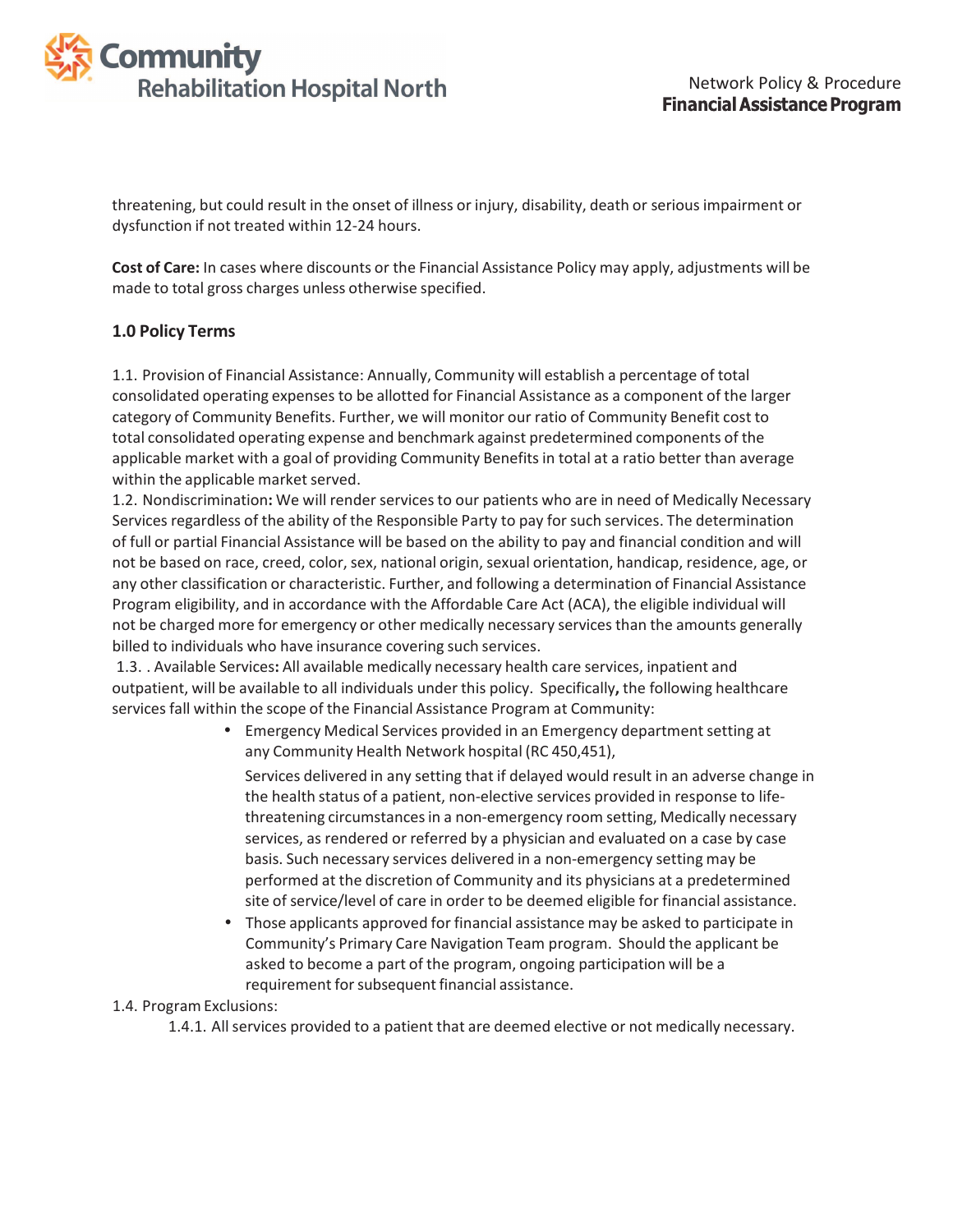

1.4.2. Charity Care is not considered a substitute for personal responsibility and patient or guarantor will be expected to contribute to the cost of care based upon the ability to pay. For this reason, the following will be excluded from provision of charity coverage:

1.4.2.1. Coverage under the Community program will only be provided to citizens of the United States or legally documented aliens and applicants may be asked to provide documentation related to their citizenship or legal status, including but not limited to: a visa, a green card, or a letter of refugee status.

1.4.2.2. Coverage will exclude applicants residing outside of the state of Indiana. 1.4.2.3. Coverage will exclude provision of Financial Assistance for any co- payment amount an applicant may be contractually obligated to pay to Community Health per the terms and conditions existing between the applicant and their insurance carrier, with a co-payment cap of \$500 per hospital account. Further, it is the expectation that fifty-percent (50%) of any deductibles be paid, in advance, of scheduling medical treatment.

1.4.2.4 Coverage exceptions may be made in the case of financial hardships due to excessive medication costs, extensive hospitalizations or other extenuating circumstances. Determination of coverage of these special circumstances will be reviewed on a case by case basis and requests for such exceptions must be submitted, in writing to the Financial Assistance Committee.

## **2.0 Determination of Eligibility**

2.1. Emergency Services**:** In keeping with the Emergency Medical Treatment and Labor Act (EMTALA), as amended from time to time, no determination of eligibility will be attempted until after an appropriate medical screening examination and necessary stabilizing treatment have been provided. If the patient requires Emergency Services, the determination of eligibility will be made afterservices have been rendered.

2.2. Non-Emergency Services**:** In non-emergency situationsthe determination of eligibility for Financial Assistance will be made *before* providing services. If complete information on the patient's insurance or the responsible party's financial situation is unavailable prior to rendering services or at the time of services, the determination of eligibility will be made after rendering services. 2.3. All efforts will be made to establish eligibility for Financial Assistance before the patient leaves the facility/first patient visit concludes.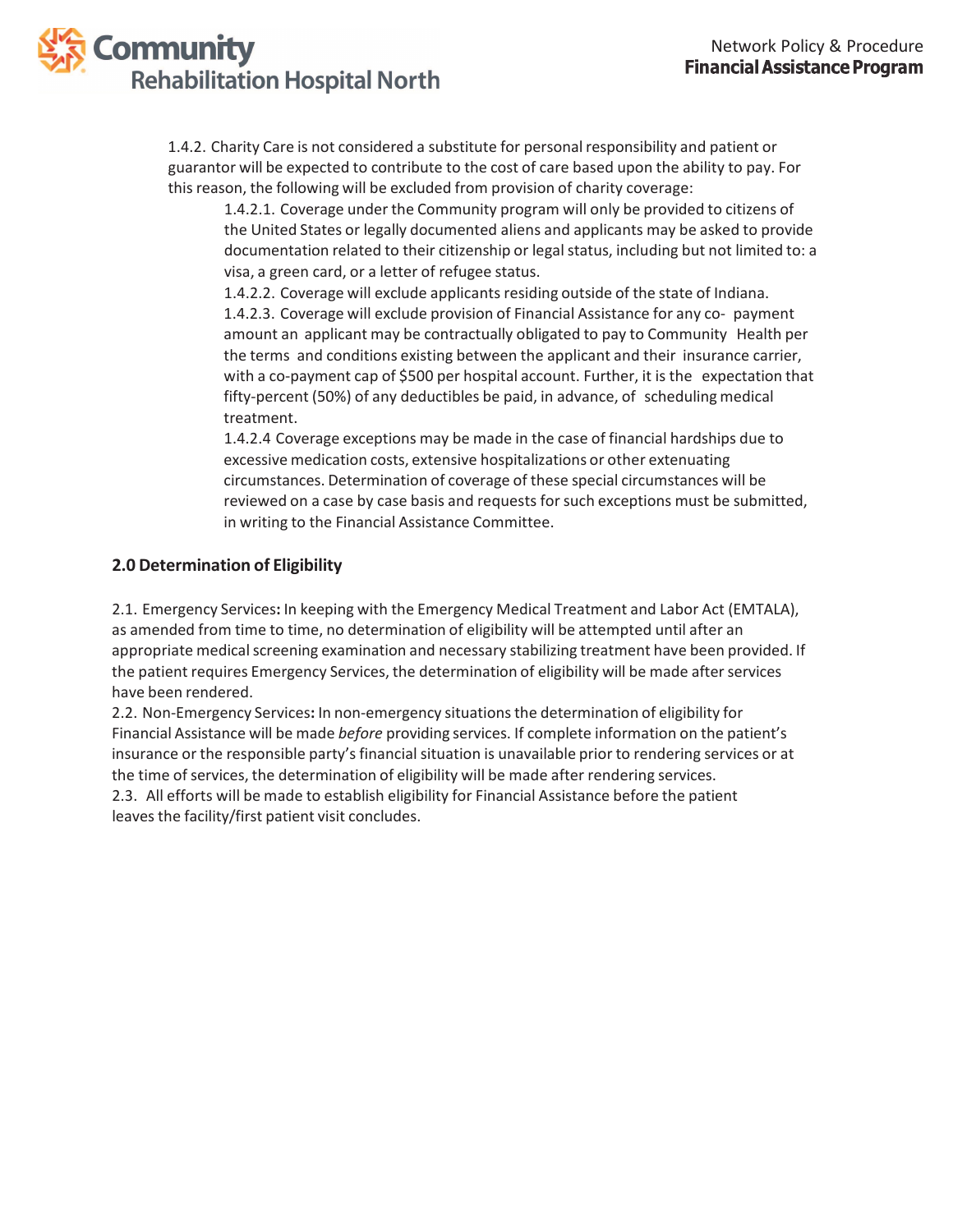

## **3.0 Confidentiality and Participation**

3.1. The need for Financial Assistance may be a sensitive and deeply personal issue for the patient/family. Confidentiality of information and preservation of individual dignity will be maintained for all who seek Financial Assistance. Orientation and training of staff and the selection of personnel who will implement this policy and procedure will be guided by these values. No information obtained in the Financial Assistance application may be released unless the patient/responsible party gives express written permission for such release.

3.2. Staff Information**:** All employees will understand the fundamentals of the Financial Assistance Policy and be able to direct questions to the appropriate staff member(s). Staff with public and patient contact will be able to provide responsible parties with printed material explaining the Financial Assistance Program.

3.3. Financial Assistance Appeals**:** The Network will maintain a Financial Assistance Appeals process to review appeals from those whose applications have been denied or which do not provide for a level of Financial Assistance to which the responsible parties believe they are eligible. Any exception to the policy would need approval from the Financial Assistance Committee.

3.4. . Physician Participation**:** We will encourage and support physicians not employed by Community who possess admitting privileges and others who provide services to our patients to establish and implement a Financial Assistance Program for the patients they see in connection with services rendered by Community. We will provide qualification statusfor individual patients, upon request, to physicians who are making efforts to financially clear their patient. Such communication will reveal minimum necessary information.

# **4.0 Collection Efforts**

4.1. Notwithstanding any other provision of any other policy at Community regarding billing and collection matters, Community will not engage in any extraordinary collection actions before it makes reasonable efforts to determine whether an individual who has an unpaid bill from Community is eligible for financial assistance under this policy.

4.1.1. For the purposes of this policy "Extraordinary efforts" include lawsuits, liens, garnishments, or other collection efforts that are deemed extraordinary by the U.S. Department of Treasury or the Internal Revenue Service.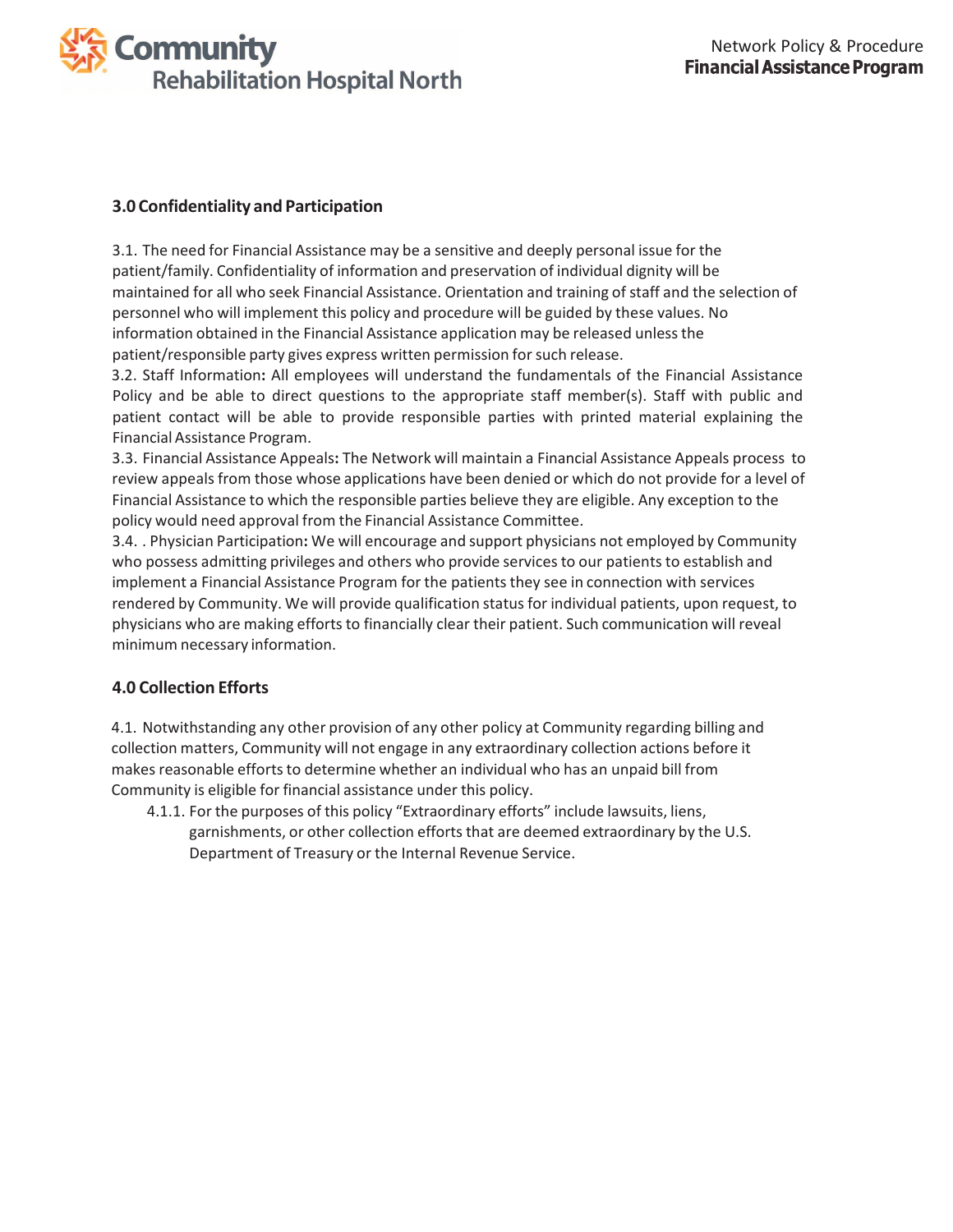

## **5.0Notification/Duty to Inform**

Community will undertake the following efforts to widely publicize its Financial Assistance Policy:

5.1. Written Notification - A Plain Language Summary will be posted in each patient registration and waiting area and available online at ecommunity.com. In the case of services rendered in the home, the Financial Assistance Summary will be provided to the responsible party during the first in-home visit. All publications and informational materials related to the Financial Assistance Program will be translated into languages appropriate to the population in the service area. 5.2. Oral Notification: All points of access will make every effort to inform each responsible party about the existence of Community's Financial Assistance Program in the appropriate language during any pre-admission, registration, admission or discharge process. Additionally, the post-service collection process will integrate notification of the availability of assistance into the standard process when collection efforts fail.

5.3. Statement Notification: Statements will provide information about the Financial Assistance Program.

5.4. Community will make reasonable efforts to inform and notify residents of the community served about the Financial Assistance Policy in a manner reasonably calculated to reach those members of the community who are most likely to require financial assistance. Modes of delivery of this information may include newsletters, brochures and/or the provision of online access.

#### **6.0 Uniformity Across Network**

6.1. This Policy appliesto all Community Health Network corporationsthat provide healthcare items and services to patients as adopted by the applicable Boards of Directors and in accordance with the guidance provided by 501r requirements. The only exclusions to this are certain business units operating separate Financial Assistance Program due to regulations orstatutory requirements. Such entities listed in Table 1.3.

6.2. Reporting: Reporting of Financial Assistance shall be in accordance with all applicable laws, rules and regulations including Indiana Code 16-21-9-7, as amended and recodified from time to time. Such report will be made available to the public upon request.

6.3. Corporate Responsibility**:** Each corporation's principal executive officer or officers and the principal financial officer or officers, or persons performing similar functions, will certify in each annual report, that the signing officer has reviewed the report and based on the officer's knowledge, the report does not contain any untrue statements of a material fact or omitsto state a material fact.

6.4. . Accounting: Accounting for Financial Assistance will be in accordance with the Community Benefits Accounting Policy.

6.5. Internal Record Keeping**:** Application for Financial Assistance: When required, *completed*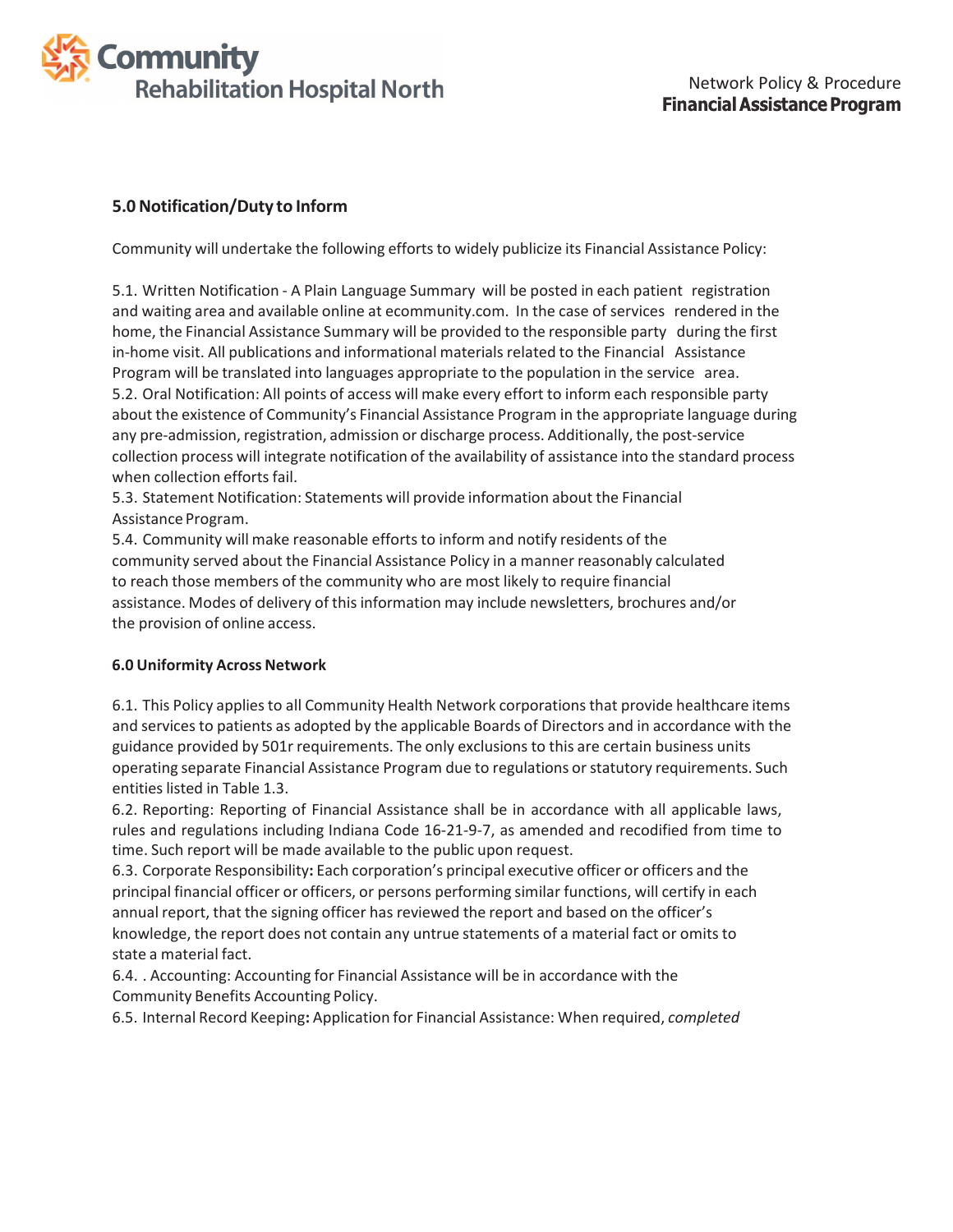

applications will be kept on file for at least five (5) years. A copy of the application and all correspondence regarding the application, approval, denial and/or appeal will be maintained and available in the network'simaging system. All debt discharged shall be recorded in a manner in keeping with the resources available to each corporation/business unit and in a manner that permits accessto such information for record keeping, reporting and analysis purposes. 6.6. . Automatic Discounts for the Uninsured: All automatic discounts for the Uninsured will be coded specifically as an "automatic discount for the Uninsured" in a manner in keeping with the resources available to each corporation/business unit and in a manner that permits access to such information for record keeping, reporting and analysis purposes. Applicants who are determined to qualify for the applicable charity discount will not be provided the automatic discount for the uninsured. 6.7. Prohibition on Medical Record Documentation: No records will be placed in or notations made in a patient's health (medical) record regarding financial matters, including whether the patient paid all or part of any medical bills.

## **7.0 Extenuating Circumstancesfor Presumptive Eligibility**

7.1. The financial clearance process may include investigation and collection of relevant documentation to verify available income from all qualifying sources(current and past), family size, and other factors that may affect the network's decision to extend charity care or assistance to an individual. Any individual that follows the financial clearance process and ultimately meets the network'sfinancial guidelines will receive discounted services according to the applicant'sfinancial resources.

7.2. Generalized Patient Situation: The following are examples that can serve as guidelines for Charity Care consideration:

- Uninsured patients who lack the ability to pay,
- Insured patients who lack the ability to pay for services not covered by their insurer, excluding applicable insurer co-payments,
- Deceased patient without an estate,
- Unsupported disabled patient with little or no income,
- Patients involved in a medical catastrophe resulting in financial hardship.

7.3. Interested Party Requests: Requests for consideration of discharge of debt may be proposed by sources other than the responsible party, such as the patient's physician(s), family members, community or religious groups, social services organizations, or Community personnel. We will inform the responsible party of such a request and it will be processed as any other such request.

7.4. Conversion from Uninsured: When an uninsured patient has been given a discount on an account(s) and the patient subsequently qualifies for discounted care for those accounts, total gross charges will be applied to the traditional Charity Care component of Community Benefit.

7.5. Presumptive Eligibility for Financial Assistance**:** There may be instances when a patient is unable to complete the financial assistance application and/orsupply the necessary supporting documentation. In such cases, the financial counselor shall complete the enrollment form on behalf of a patient and search for evidence of financial need. For non-Medicare Traditional enrolled applicants, Community staff will use all available resources to verify such information including public databases, credit reports, or other directories. Such examples include: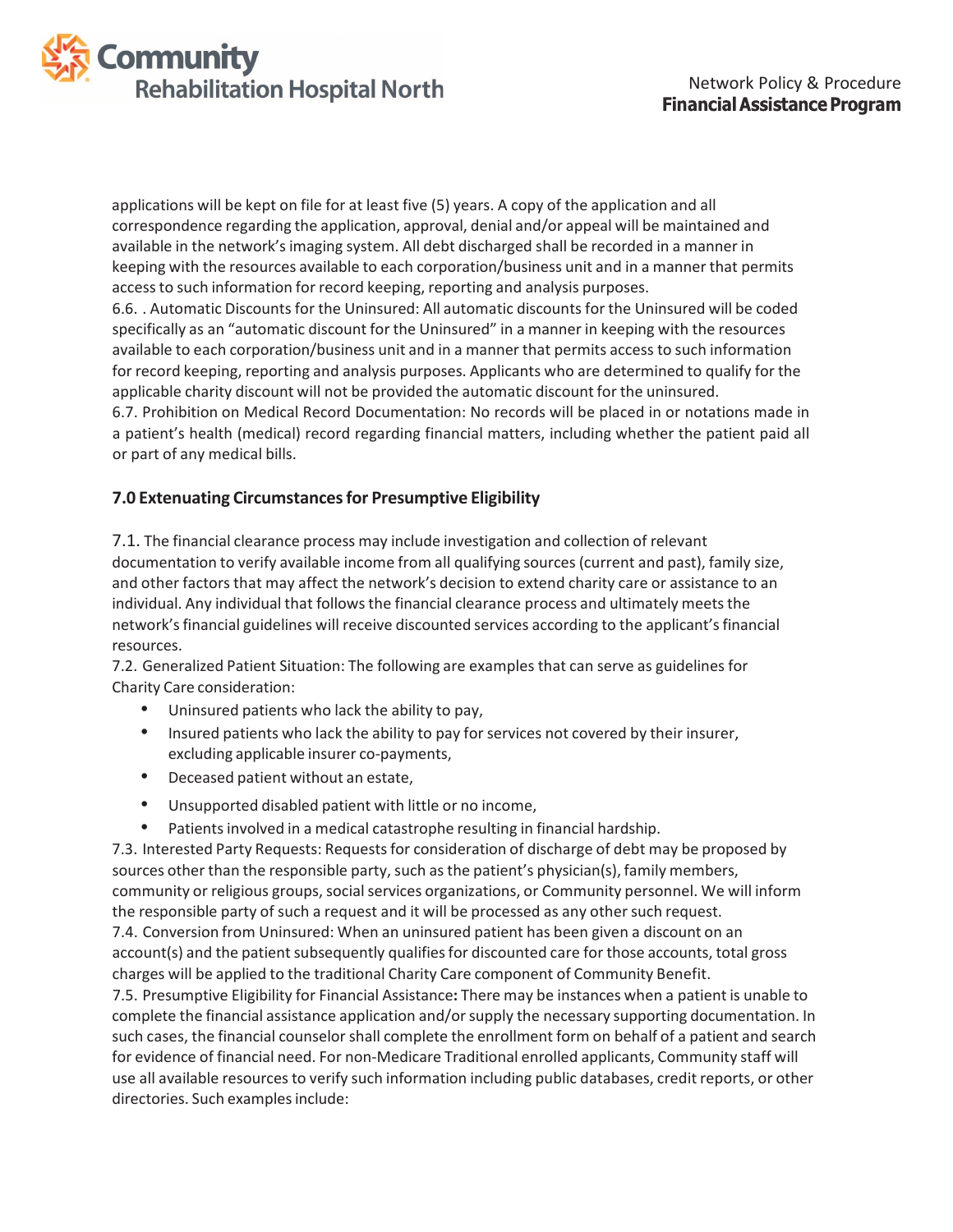# **Community Rehabilitation Hospital North**

- Current enrollment in State assistance program (food stamps, welfare, certain pharmaceutical assistance programs, etc.)- AUTOMATIC Eligibility.
- Natural Disaster victim as designated by federally published zip codes- AUTOMATIC Eligibility.
- Low-income housing resident, supported by a county appraisal district record-AUTOMATIC Eligibility.
- Patient is eligible for other unfunded state or local assistance programs
- Patient receives discounted care from a community clinic and is referred to Community for further treatment
- Unfavorable credit history (delinquent accounts; charge-offs; bankruptcy filing within past year; no credit).
- Lack of family support for incapacitated patient.
- Mental incompetence as declared by a licensed medical professional.
- A deceased patient with no estate and with no other responsible party for payment has met the criteria necessary for us to write-off the discharged debt to Charity Care.

7.6. We will assume a homeless patient, with no evidence of assets through communication with the patient, credit reports and other appropriate means and with, to the best of our knowledge, no responsible party, financial assistance from a Government Benefit Plan or Government Sponsored Health Care for the Indigent for payment, has met the criteria necessary to write-off discharged debt to Charity Care.

7.7. When a Medicaid patient is admitted for inpatient or outpatient services and has unpaid accounts for dates of service within thirty (30) days prior to the patient's Medicaid effective date; and to the best of our knowledge, there is no responsible party, financial assistance from a Government Benefit Plan or Government Sponsored Health Care for the Indigent for payment, we will assume the patient has met the criteria necessary to write-off the discharged debt to Charity Care.

7.8. Upon verbal confirmation of family size and income by the applicant, outside financial information such as "propensity to pay" scoring information provided by an outside vendor may be used as a screening tool for the manual verification of eligibility for the Community Financial Assistance Program.

# **8.0 Program Administration and Process**

8.1. Financial Assistance Application: Upon request from Community the Financial Assistance Application must be completed by the patient or the financial counselor on their behalf and submitted to the network for review before financial assistance will be considered (See *Attachment B Financial Assistance Program Application)*. The following items may be requested to substantiate financial need of an individual patient:

- Recent W-2s, recent payment stub to verify income level, previous year's tax forms, bank or credit union statements for checking and savings accounts and other statements from financial or legal institutions to verify additional sources of qualifying income.
- External data that provides information on a patient's or guarantor's ability to pay. Proof of non-qualification for any other State/Government Financial Assistance Programs(i.e. Medicaid or other grant-based county or city programs).
- 8.2. Substantial effort will be made by Community and its business associates to identify alternative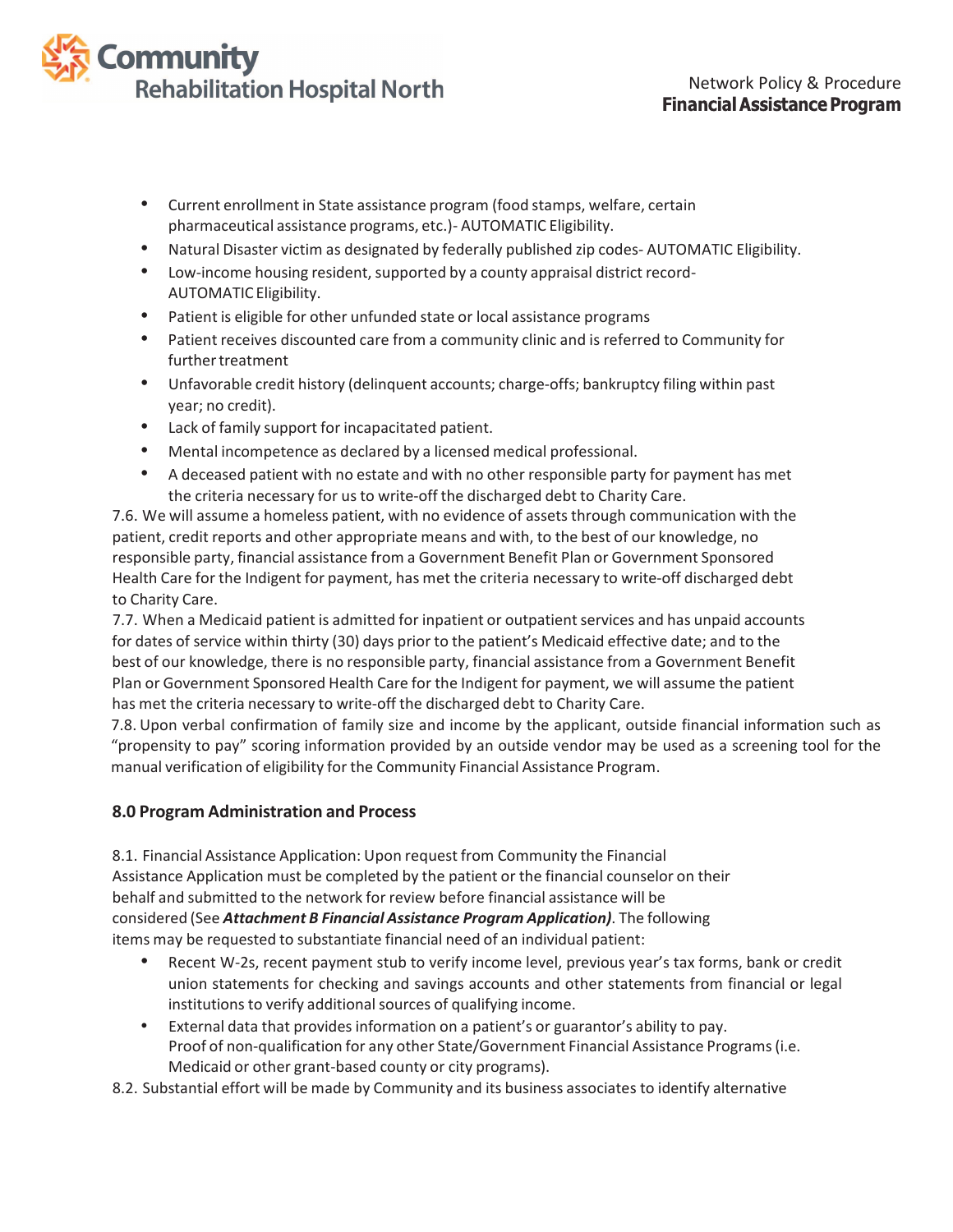

sources of payment via patient qualification from other programs before financial assistance will be granted. This effort will require cooperation from the patient/guarantor. Lack of cooperation with this phase of the determination process will disqualify the patient from the Community Health Network Financial Assistance Program.

8.3. Collection of Family Size and Income Data are the key drivers of the calculation to determine qualification for financial assistance. Community's definitions of family size and income are located in the "Definitions" section of this policy. For purposes of determining the scope of documentation required with the application:

8.3.1. When the patient is a non-emancipated minor: Biological mother and father and/orstep parent(s) if child is adopted and all persons on the tax return(s), filer(s) and dependents of same; or, in the event that another person not listed herein signed for financial responsibility, the person who signed plus the spouse and all dependents on that person(s) tax return(s). 8.3.2. When the patient is not a minor or is an emancipated minor: The patient, the spouse and the dependents of same on the tax return(s) of the patient and/or spouse; or, in the event that another person not listed herein signed for financial responsibility, the person who signed plus the spouse and all dependents on that person(s) tax return(s).

8.4. Family income, family size, FPL%, and other data may be obtained and used to corroborate provided detailsleading to eligibility for Community's Financial Assistance Program.

8.5. . Assistance Basis: The basis for Community's Financial Assistance Program is the Federal Poverty Level (FPL) guidelines as published annually by the U.S. Department of Health and Human Services. The calculation of the financial assistance discount is a conversion of the patient's basic demographic information (monthly family income and family size) into a % of FPL.

8.6. . Assistance Levels: For uninsured and underinsured applicants, a sliding scale assistance protocol will be applied to each patient account as follows:

- Patients(applicants) with income levels lessthan or equal to 200% of the current year's Federal Poverty Level (FPL) will qualify for 100% financial assistance,
- Patients (applicants) with income levels ranging from 201% to 300% of the current year's federal poverty level (FPL) will qualify for partial assistance determined by a sliding scale detailed in table 1.1.,
- Patients(applicants) with income levels greater than 300% of Federal Poverty Level (FPL) will not be eligible for the Financial Assistance Program unless approved by the Financial Assistance Committee. These patients may be eligible to receive discounted rates on a caseby-case basis based on their specific situation, such as catastrophic illness, at the discretion of Community through an appeal process.
- Patients(applicants) who are uninsured and do not meet these income requirements will receive a discount of:
	- 65% on gross charges for facility services, based on Amount Generally Billable (AGB).
	- 25% on gross charges for professional services, except procedures which are 50%.
	- 40% on gross charges for Community Home Health Services.

8.7. Liability Limitation: Responsible parties who do not qualify for financial assistance (>300% of the FPL) will have medical, dental and/or vision debt per calendar year limited to twenty-five percent (25%) of their annual gross family income. In such cases the patient must present all outstanding medical bills with statement dates within 240 days immediately preceding the application date. At the point where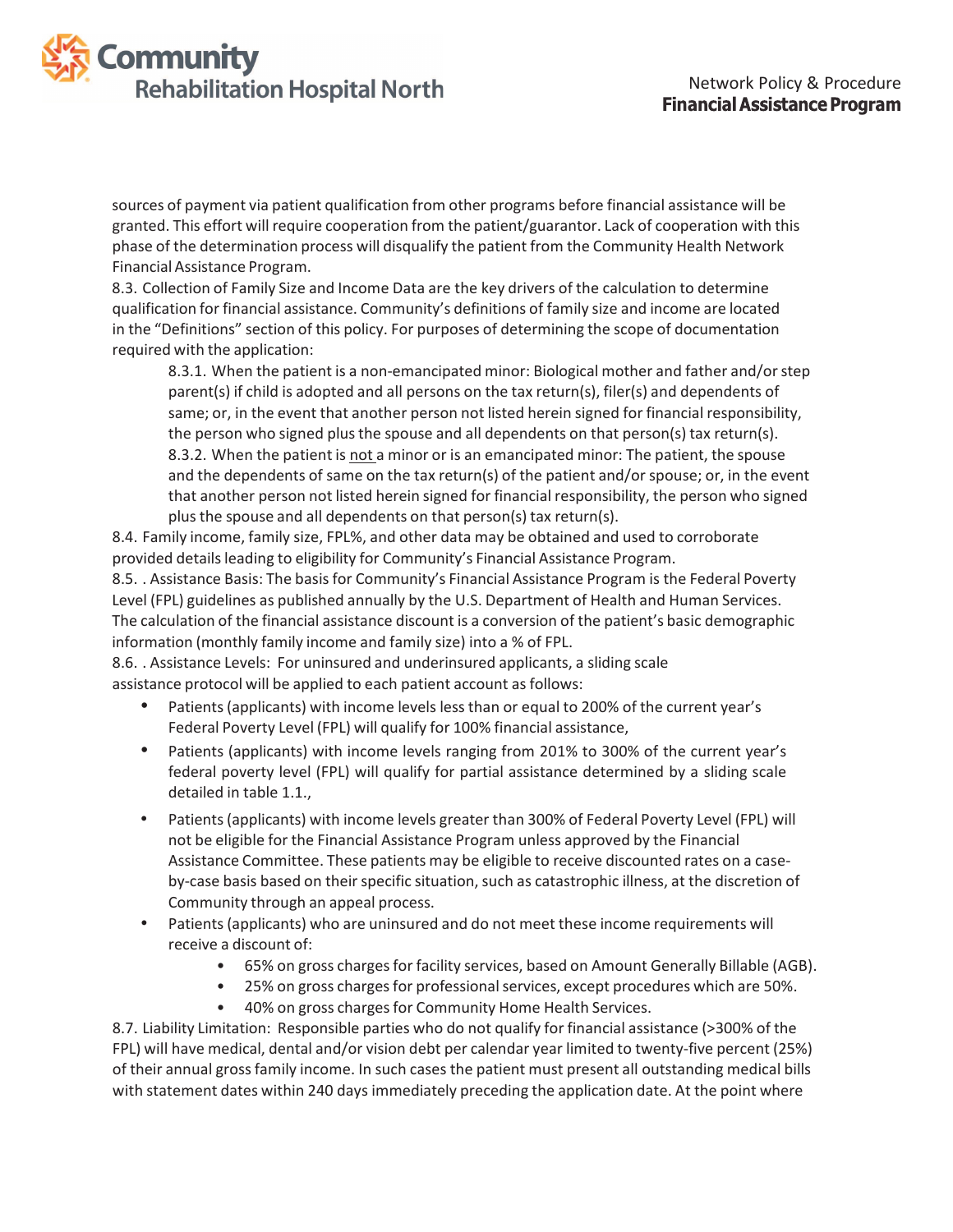

the 25% threshold has been met during the 240 days, Community may limit the liability for services provided within the network that are subject to the terms of the Financial Assistance policy. It is the responsibility of the patient or guarantor to declare financial hardship.

8.8. Patients qualifying for partial assistance will be asked to pay the determined balance in full. If patient cannot pay the discounted balance in full then patients can be set up on payment arrangements within the payment arrangement guidelines. All others follow the chart below, but no patient will receive charity care if >300% of FPL without approval. If a patient qualifies for <100% discount, he/she will be asked to pay a 50% deposit in advance of services and enter into an acceptable balance resolution plan. Based on the totality of a patient's circumstances, further allowances may be made at the discretion of Community.

8.9. Financial Assistance Coverage Date Span: It is preferred, but not required, that a request for Charity Care and a determination of financial need occur prior to the rendering of services. However, the determination may be completed at any point during the collection cycle. The following restrictions apply:

8.9.1. Financial Assistance applications must be received within 240 days(120 days Notification Period + 120 days Application Period) from the first patient statement to be considered for financial assistance. Upon receipt of a completed application within the notated Application Period, extraordinary collection actions will cease. Patient must cooperate with submitting supporting documentation upon request within a reasonable time frame.

8.9.2. Prospective Coverage through Financial Assistance Program:

Patients will be granted extended prospective financial assistance eligibility for a period of ninety (90) days from the date of qualification.

8.10. If the qualification for Financial Assistance cannot be determined through the use of external databases or other programs designed to establish financial need, the patient will also be provided a list of additional documentation that will be required to substantiate their financial situation. If required, the application and all required supplemental documentation must be received before a decision can be made regarding the provision of Financial Assistance.

8.11. The responsible party ("applicant") will have fifteen (15) days following the initial date of request on the application to complete and return the application. The applicant may request an extension of fifteen (15) days for good cause and such extension shall not be unreasonably denied. Failure to return a complete application within said fifteen (15) days or, if extended, thirty (30) days will result in denial of the application and no discharge of debt.

8.12. All patients submitting an application will have their respective accounts at issue logged in appropriate database for future use.

8.13. Using the documentation provided or results determined through the use of external databases or other programs designed to establish financial need, the Financial Counselor will use the current year's Financial Assistance Program criteria to determine the "scope of eligibility" as detailed throughout this policy.

8.14. Patient Approval/Denial Notification Requirements: Upon receipt of a complete application or analysis of information provided by external databases or other programs designed to establish financial need, it will be approved or denied within forty-five (45) days following the date of receipt.